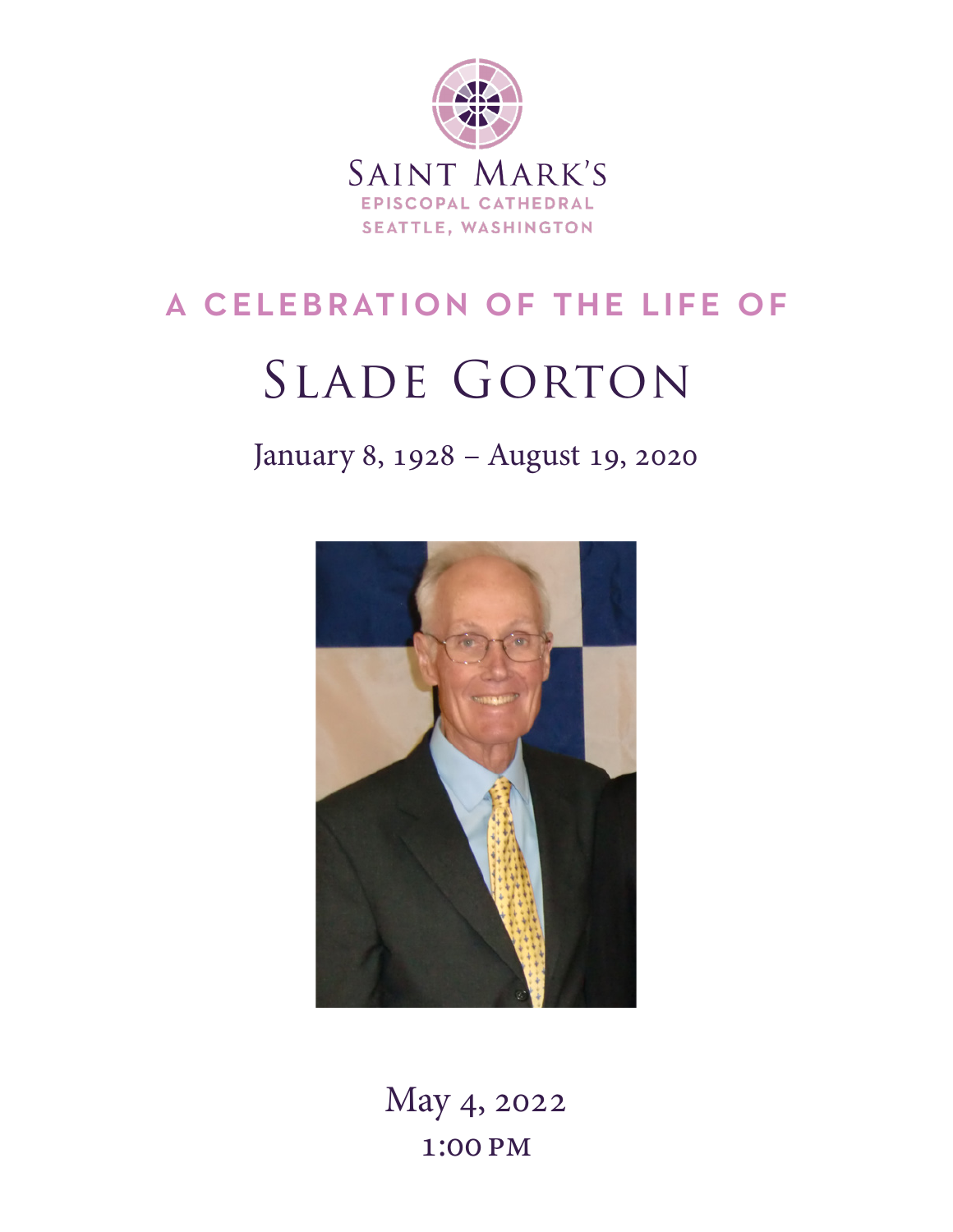*Saint Mark's Cathedral acknowledges that we gather on the traditional land of the first people of Seattle, the Duwamish People, who are still here, and we honor with gratitude the land itself and the life of the Duwamish Tribe.*

*Welcome to Saint Mark's Cathedral. Out of respect for the liturgy we are about to celebrate, please turn off all cell phones and audible devices. Please, no photography during the liturgy.*

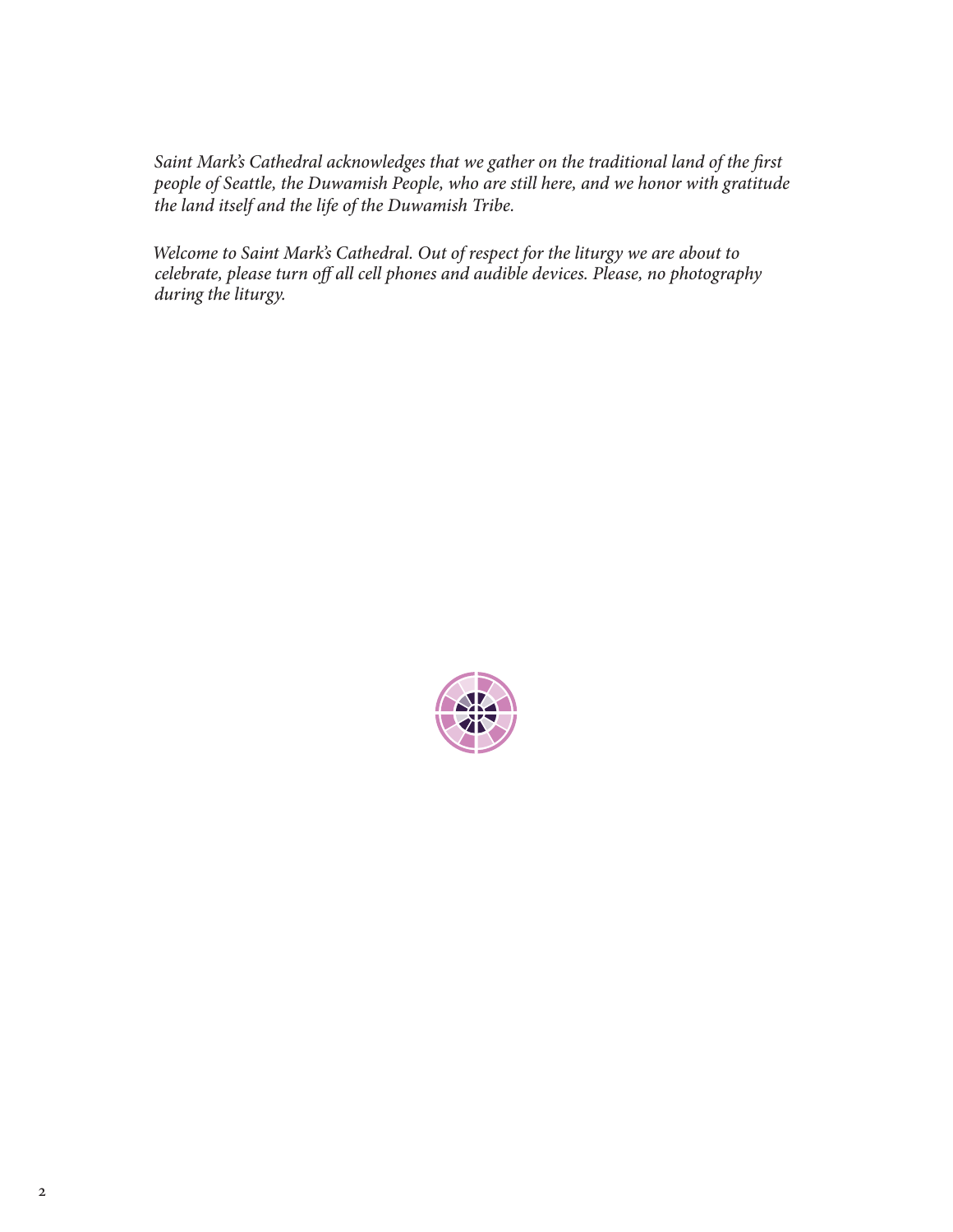*A brief organ voluntary offered a few minutes before the hour invites all into quiet prayer and preparation.*

**prelude** *Music for organ by J. S. Bach, G. F. Handel, and W. A. Mozart*

## THE ENTRANCE RITE

*Please stand, as able, for the entrance procession and anthems.*

**anthems** *The Book of Common Prayer,* p. 469

I am the resurrection and the life, saith the Lord;<br>he that believeth in me, though he were dead, yet shall he live; and whosoever liveth and believeth in me shall never die.

 $\prod$  know that my Redeemer liveth,<br>and that he shall stand at the latter day upon the earth; and though this body be destroyed, yet shall I see God; whom I shall see for myself and mine eyes shall behold, and not as a stranger.

For none of us liveth to himself,<br>and no man dieth to himself. For if we live, we live unto the Lord. and if we die, we die unto the Lord. Whether we live, therefore, or die, we are the Lord's.

BLESSED are the dead who die in the Lord;<br>Beven so saith the Spirit, for they rest from their labors.

**the collect** *The Book of Common Prayer,* p. 493

*Officiant* The Lord be with you. *People* **And with thy spirit.** *Officiant* Let us pray.

> O God, whose mercies cannot be numbered: Accept our prayers on behalf of thy servant Slade, and grant him an entrance into the land of light and joy, in the fellowship of thy saints; through Jesus Christ thy Son our Lord, who liveth and reigneth with thee and the Holy Spirit, one God, now and for ever

*All* **Amen.**

3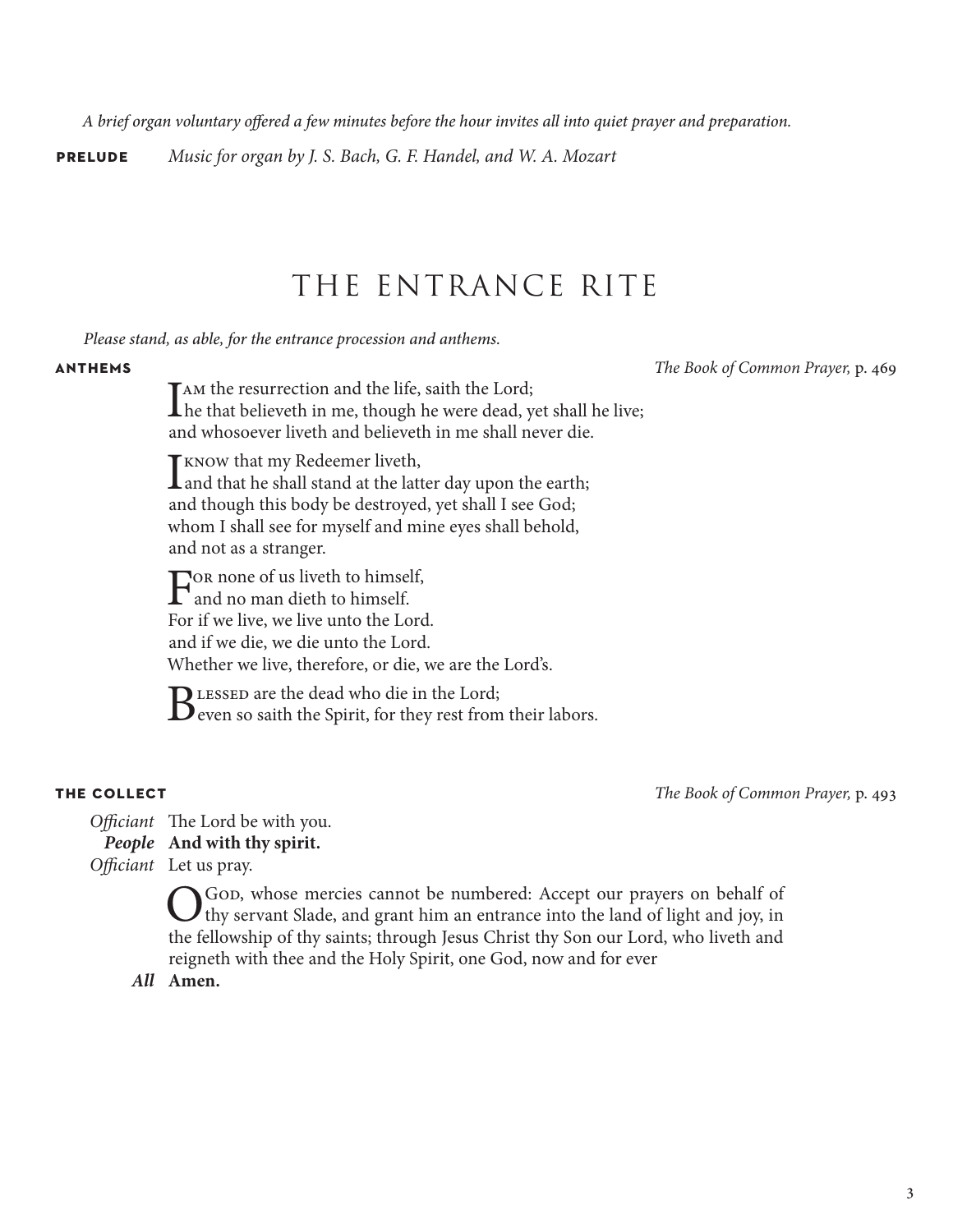*Please remain standing.*

### **OPENING HYMN** *Love divine, all loves excelling ◆ sung by all* tune: *Hyfrydol*



*The Hymnal 1982* #657, words: Charles Wesley (1707-1788), public domain; music: Rowland Hugh Prichard (1811-1887); public domain.

*Please be seated for the Liturgy of the Word.*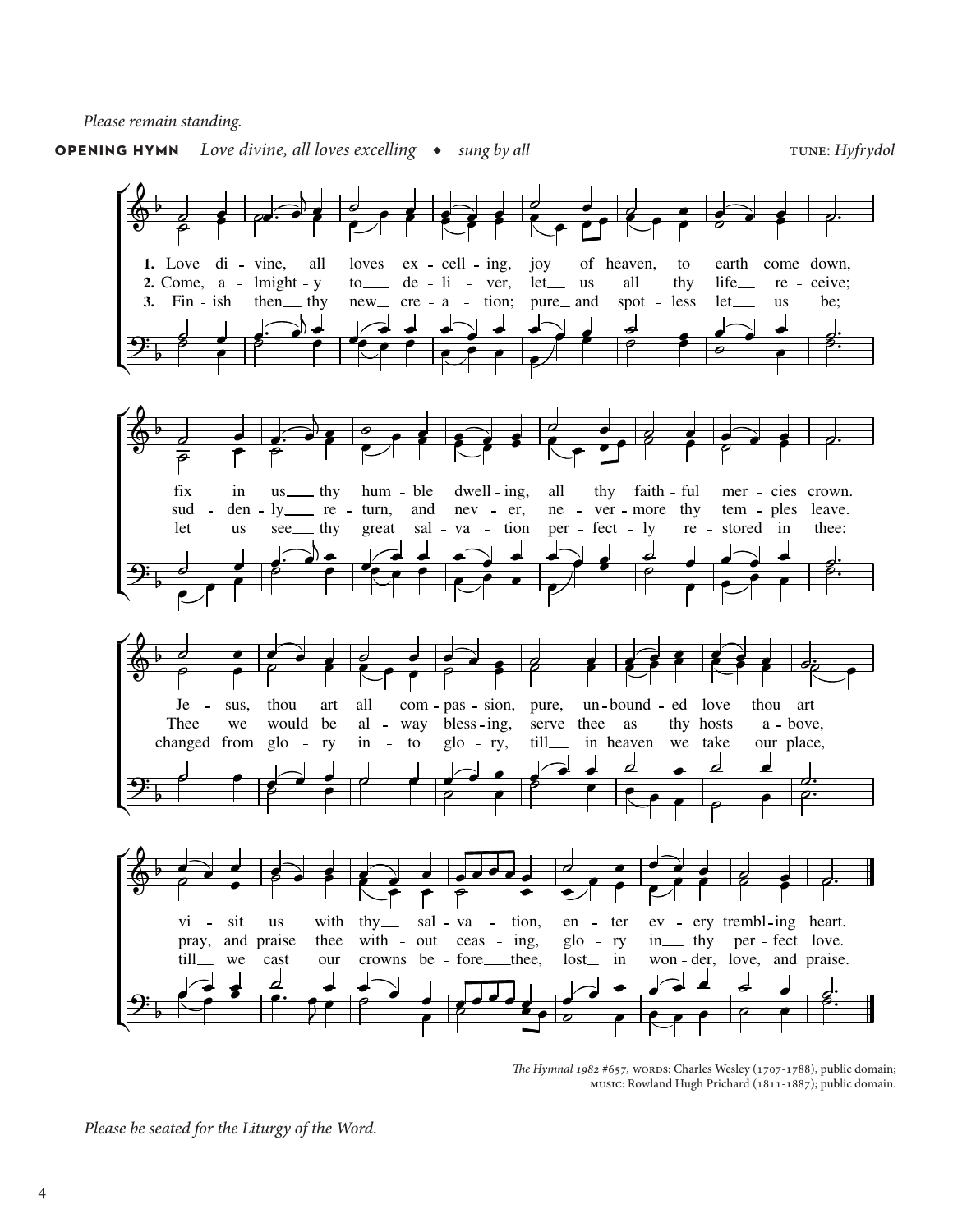## THE LITURGY OF THE WORD

**reading** *Sonnet 116: Let me not to the marriage of true minds* by William Shakespeare *read by* Kate Hallstrom

ET ME not to the marriage of true minds<br>Admit impediments. Love is not love<br>Which alters when it alteration finds,<br>Or bends with the remover to remove. Admit impediments. Love is not love Which alters when it alteration finds, Or bends with the remover to remove. O no! it is an ever-fixed mark That looks on tempests and is never shaken; It is the star to every wand'ring bark, Whose worth's unknown, although his height be taken. Love's not Time's fool, though rosy lips and cheeks Within his bending sickle's compass come; Love alters not with his brief hours and weeks, But bears it out even to the edge of doom. If this be error and upon me prov'd, I never writ, nor no man ever lov'd. ◆

**REMEMBRANCES** Becky Gorton Dannaker The Honorable Daniel J. Evans Marianna Parks The Honorable Christine Gregoire Kellie Daniels Tony Williams

For the beauty of the earth, For the beauty of the skies, For the love which from our birth Over and around us lies: *Lord of all, to thee we raise This our joyful hymn of praise.*

For the beauty of each hour Of the day and of the night, Hill and vale, and tree and flower, Sun and moon and stars of light: *Lord of all, to thee we raise This our joyful hymn of praise.*

**ANTHEM** *For the beauty of the earth* words: Folliot Sandford Pierpoint (1835-1917); music: John Rutter (b. 1945)

> For the joy of human love, Brother, sister, parent, child, Friends on earth, and friends above, For all gentle thoughts and mild: *Lord of all, to thee we raise This our joyful hymn of praise.*

For each perfect gift of thine To our race so freely given, Graces human and divine, Flow'rs of earth and buds of heav'n: *Lord of all, to thee we raise This our joyful hymn of praise.*

#### **reading** *Revelation 7:9-17 read by* Heidi Kelly

I LOOKED, and there was a great multitude that no one could count, from every nation, from all tribes and peoples and languages, standing before the throne and before the Lamb, robed in white, with palm branches in their h nation, from all tribes and peoples and languages, standing before the throne and before the Lamb, robed in white, with palm branches in their hands. They cried out in a loud voice, saying,

"Salvation belongs to our God who is seated on the throne, and to the Lamb!"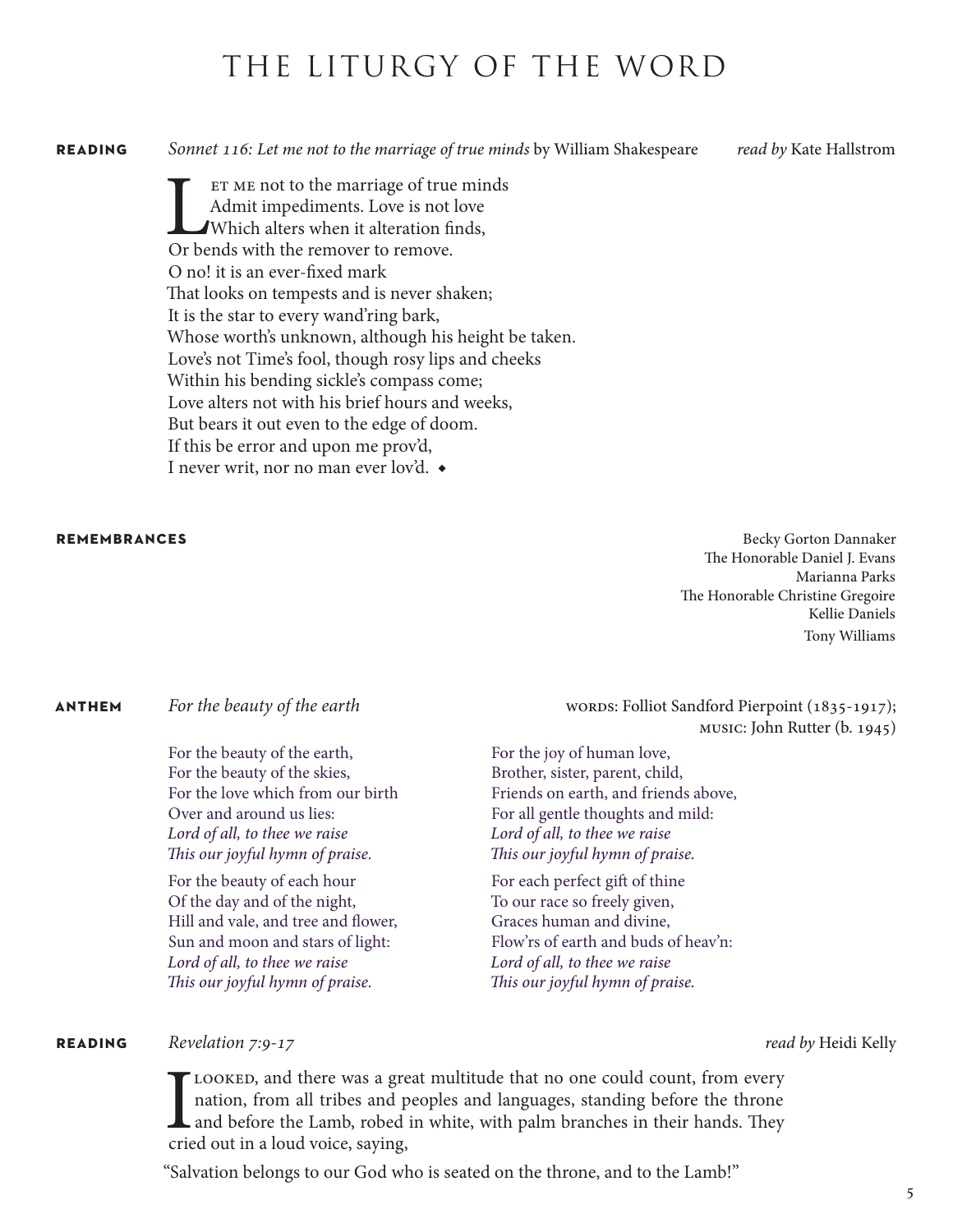And all the angels stood around the throne and around the elders and the four living creatures, and they fell on their faces before the throne and worshiped God, singing,

"Amen! Blessing and glory and wisdom and thanksgiving and honor and power and might be to our God forever and ever! Amen."

Then one of the elders addressed me, saying, "Who are these, robed in white, and where have they come from?" I said to him, "Sir, you are the one that knows." Then he said to me, "These are they who have come out of the great ordeal; they have washed their robes and made them white in the blood of the Lamb.

For this reason they are before the throne of God, and worship him day and night within his temple, and the one who is seated on the throne will shelter them. They will hunger no more, and thirst no more; the sun will not strike them, nor any scorching heat; for the Lamb at the center of the throne will be their shepherd, and he will guide them to springs of the water of life, and God will wipe away every tear from their eyes."

*Reader* Hear what the Spirit is saying to God's people.

*People* **Thanks be to God.**

**psalm** *Psalm 23 (King James Version)* ◆ *read by all*

*Dominus regit me*

 $\blacksquare$ HE LORD is my shepherd;  $*$ I shall not want.  $\mathsf{\mathsf{L}}$  He maketh me to lie down in green pastures; \* he leadeth me beside the still waters. He restoreth my soul; \* he leadeth me in the paths of righteousness for his Name's sake. Yea, though I walk through the valley of the shadow of death, I will fear no evil; \* for thou art with me; thy rod and thy staff, they comfort me. Thou preparest a table before me in the presence of mine enemies; \* thou anointest my head with oil; my cup runneth over. Surely goodness and mercy shall follow me all the days of my life, \* and I will dwell in the house of the LORD for ever.  $\bullet$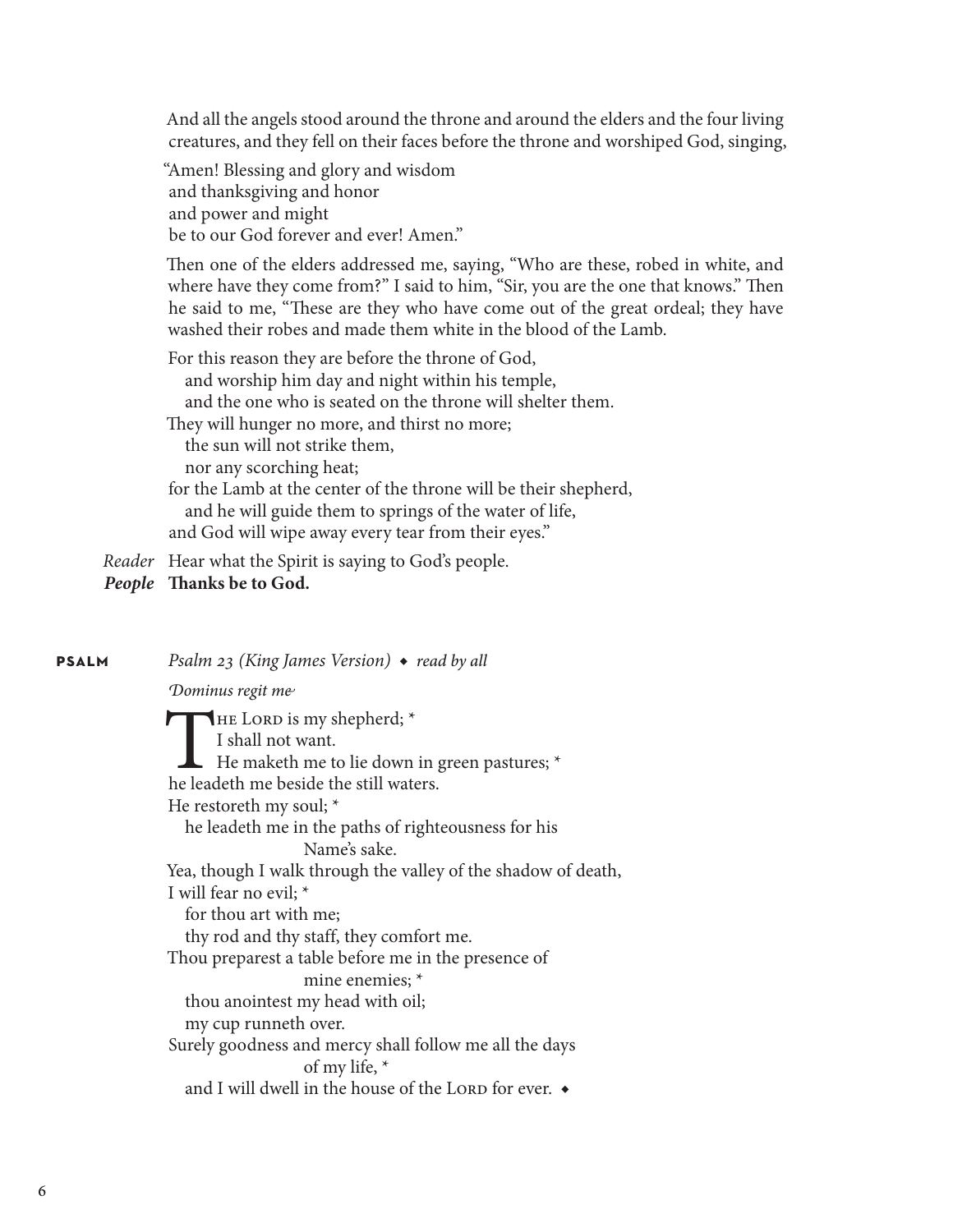## **hymn** Eternal Father, strong to save ◆ *sung by all* tune: *mag by all* tune: *Melita*





*The Hymnal 1982* #608, WORDS: William Whiting (1825-1878), alt., public domain; music: John Bacchus Dykes (1823-1876); public domain.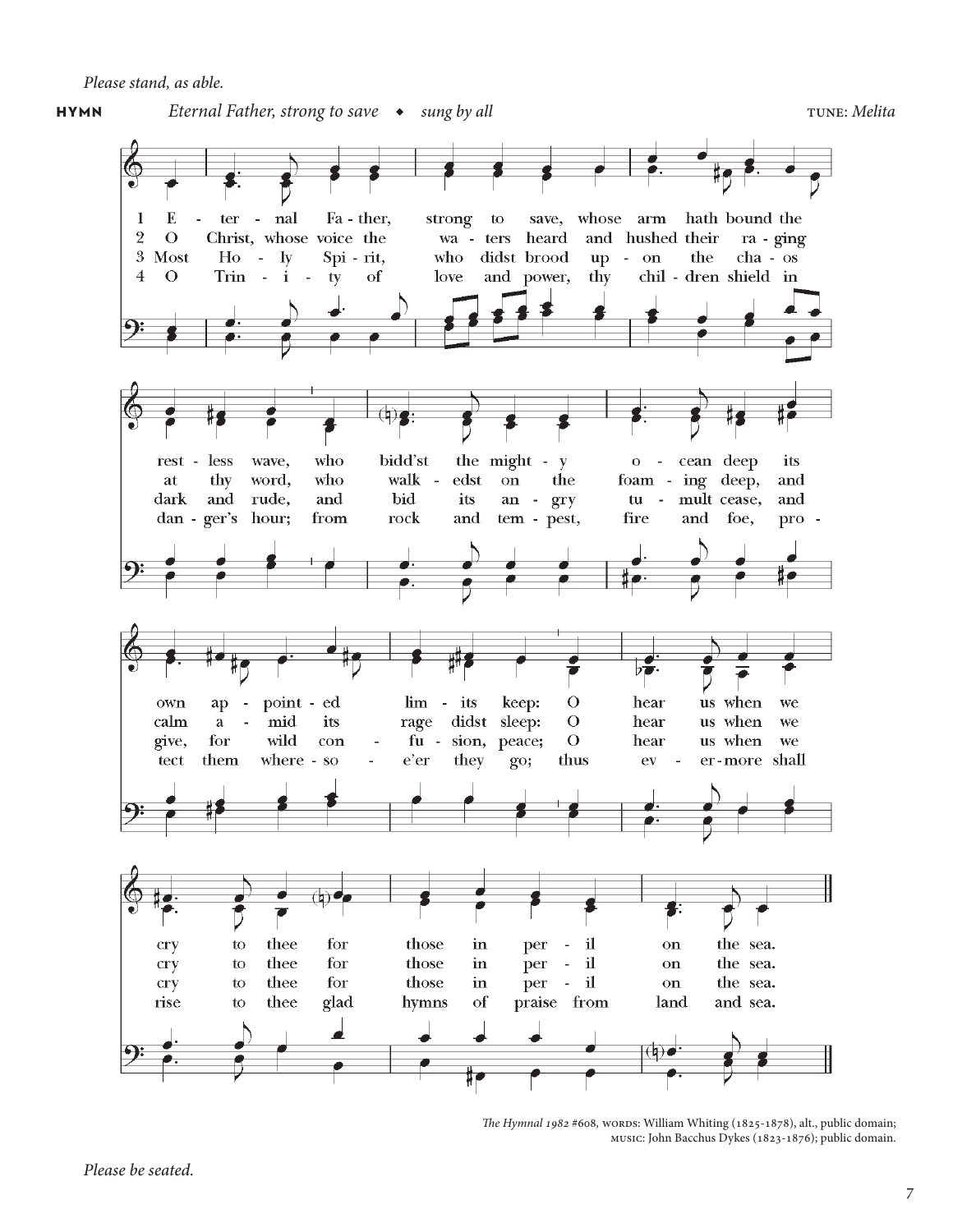#### **reading** *John 10:11-16 read by* Christa Severns

ESUS said, "I am the good shepherd. The good shepherd lays down his life for the sheep. The hired hand, who is not the shepherd and does not own the sheep, sees the wolf coming and leaves the sheep and runs away—and the wo Esus said, "I am the good shepherd. The good shepherd lays down his life for the sheep. The hired hand, who is not the shepherd and does not own the sheep, sees the wolf coming and leaves the sheep and runs away—and the wolf snatches them the sheep. I am the good shepherd. I know my own and my own know me, just as the Father knows me and I know the Father. And I lay down my life for the sheep. I have other sheep that do not belong to this fold. I must bring them also, and they will listen to my voice. So there will be one flock, one shepherd."

*Reader* Hear what the Spirit is saying to God's people.

*People* **Thanks be to God.**

**homily**The Reverend Lex Breckinridge

### **a prayer for our country**(*spoken by all in unison*) *The Book of Common Prayer,* p. 820

**Almighty God,** 

**who hast given us this good land for our heritage: We humbly beseech thee that we may always prove ourselves a people mindful of thy favor and glad to do thy will. Bless our land with honorable industry, sound learning, and pure manners. Save us from violence, discord, and confusion; from pride and arrogance, and from every evil way. Defend our liberties, and fashion into one united people the multitudes brought hither out of many kindreds and tongues. Endue with the spirit of wisdom those to whom in thy Name we entrust the authority of government, that there may be justice and peace at home, and that, through obedience to thy law, we may show forth thy praise among the nations of the earth. In the time of prosperity, fill our hearts with thankfulness, and in the day of trouble, suffer not our trust in thee to fail; all which we ask through Jesus Christ our Lord. Amen.**

*Silence follows the homily.*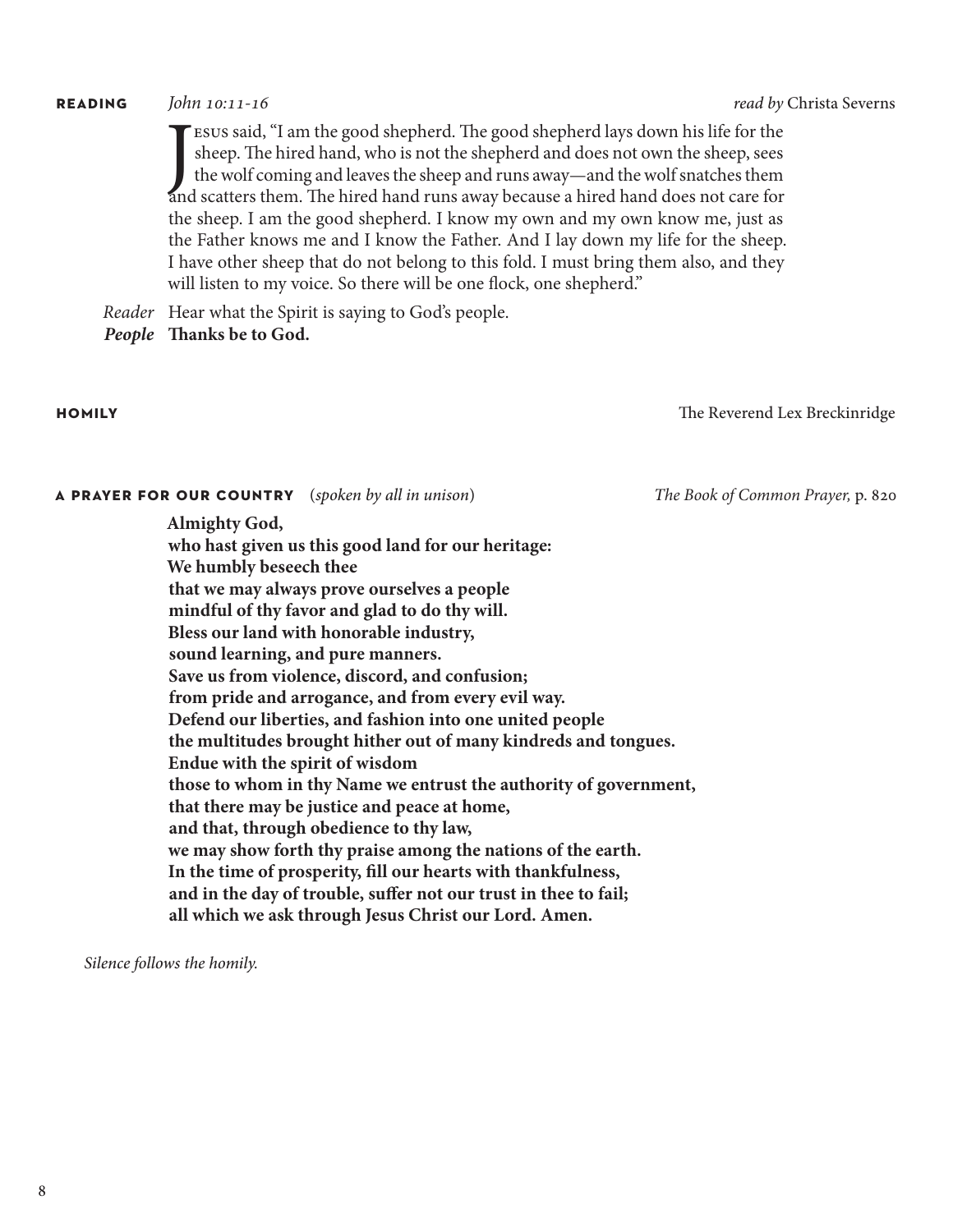*Please stand, as able.*



*The Hymnal 1940* #519, WORDS: James Russell Lowell (1845), public domain; music: Thomas John Williams (1890), public domain.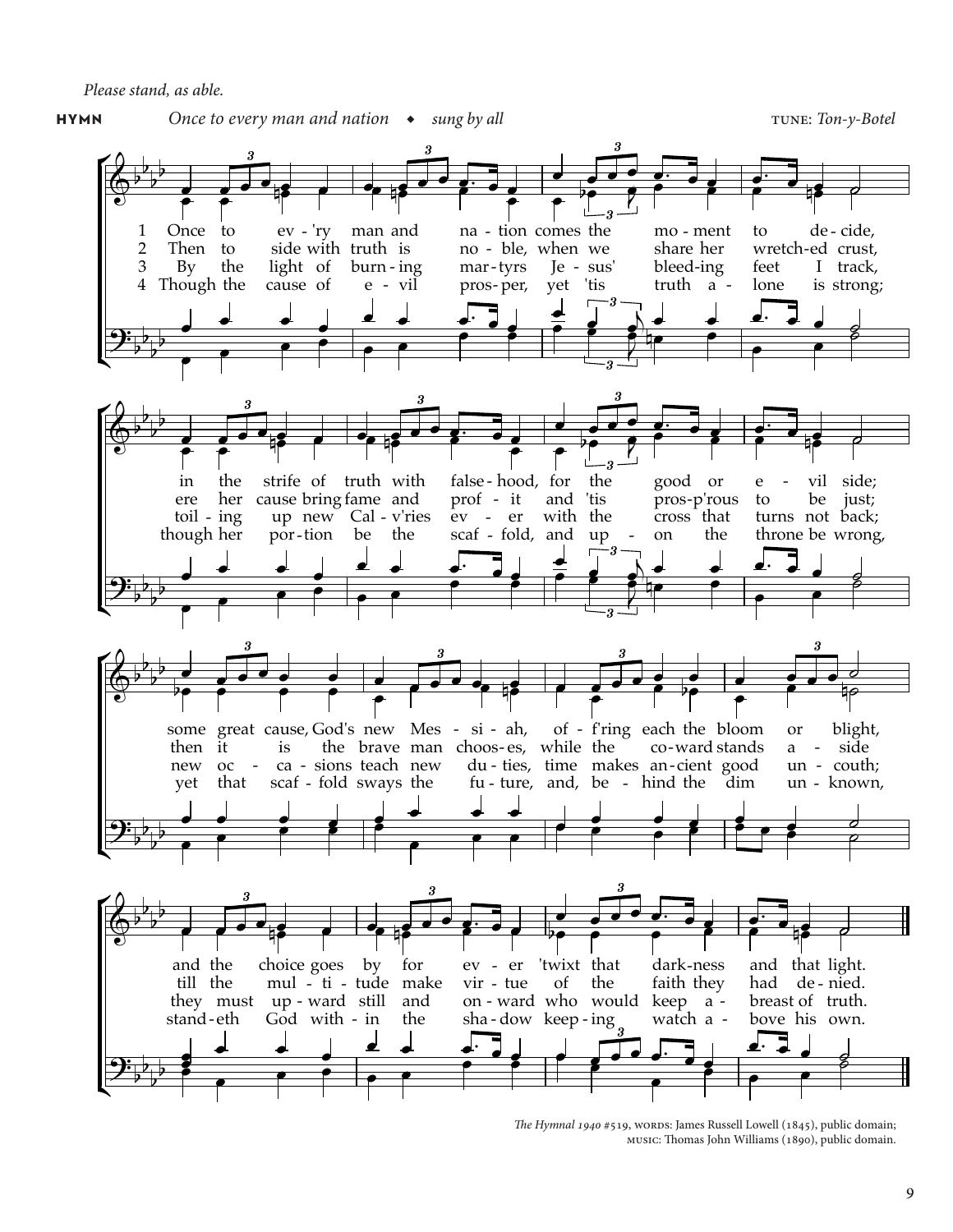*All remain standing, as able, for the recitation of the Creed and the prayers.*

### **the apostles' creed**(*spoken by all in unison*)

**I believe in God, the Father almighty, creator of heaven and earth.**

**I believe in Jesus Christ, his only Son, our Lord. He was conceived by the power of the Holy Spirit and born of the Virgin Mary. He suffered under Pontius Pilate, was crucified, died, and was buried. He descended to the dead. On the third day he rose again. He ascended into heaven, and is seated at the right hand of the Father. He will come again to judge the living and the dead.**

**I believe in the Holy Spirit, the holy catholic Church, the communion of saints, the forgiveness of sins, the resurrection of the body, and the life everlasting. Amen.**

### **the lord's prayer**(*spoken by all in unison*)

**Our Father, who art in heaven, hallowed be thy Name, thy kingdom come, thy will be done, on earth as it is in heaven. Give us this day our daily bread. And forgive us our trespasses, as we forgive those who trespass against us. And lead us not into temptation, but deliver us from evil. For thine is the kingdom, and the power, and the glory, for ever and ever. Amen.**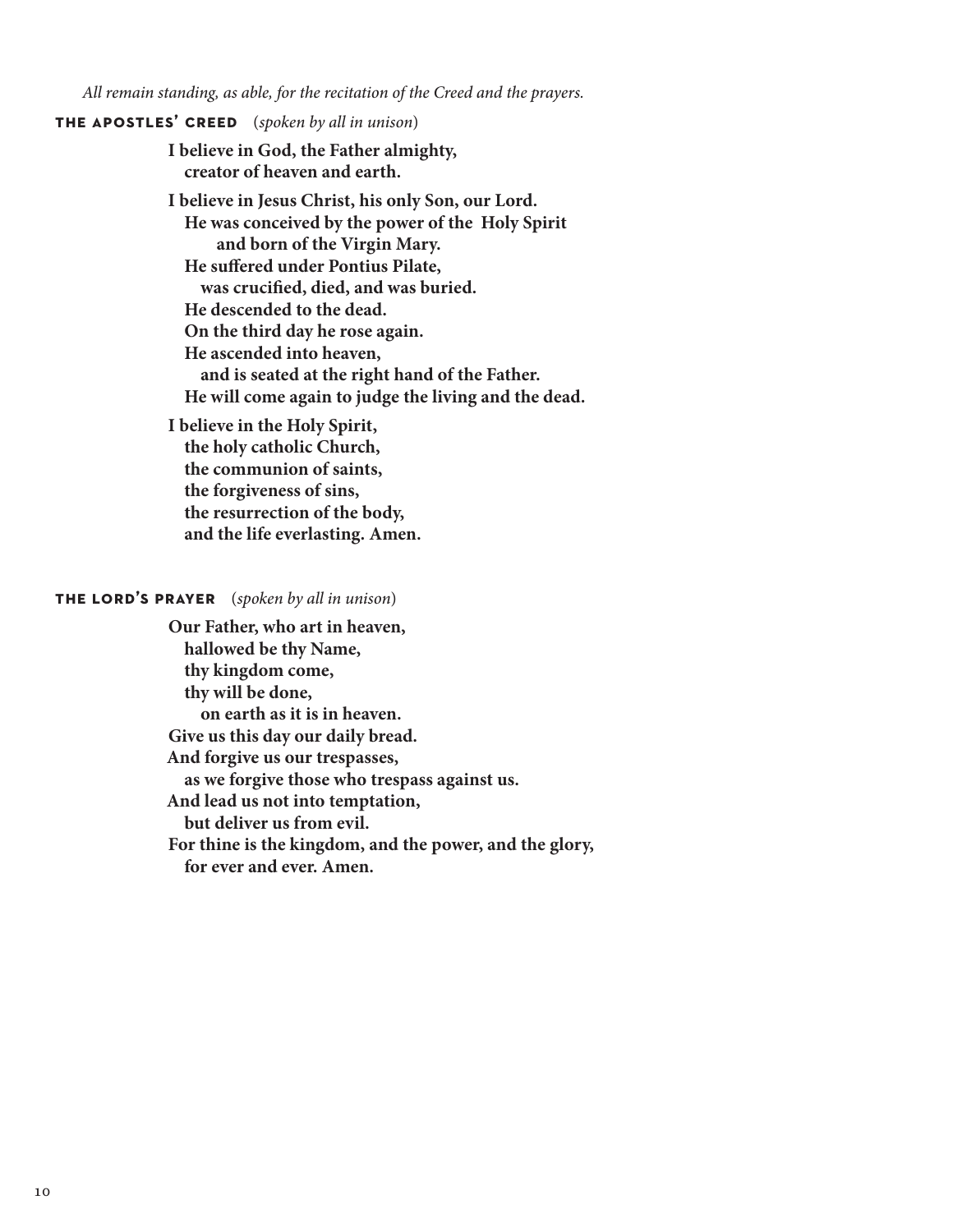#### **prayers of the people** *led by* Sean O'Donnell

*Intercessor* In peace, let us pray to the Lord.

Almighty God, who hast knit together thine elect in one communion and fellowship, in the mystical body of thy Son Christ our Lord: Grant, we beseech thee, to thy whole Church in paradise and on earth, thy light and thy peace.

### *All* **Amen.**

*Intercessor* Grant that all who have been baptized into Christ's death and resurrection may die to sin and rise to newness of life, and that through the grave and gate of death we may pass with him to our joyful resurrection

| All Amen.                                                                                                                                                                                                                           |
|-------------------------------------------------------------------------------------------------------------------------------------------------------------------------------------------------------------------------------------|
| Intercessor Grant to us who are still in our pilgrimage, and who walk as yet by faith, that thy Holy<br>Spirit may lead us in holiness and righteousness all our days.                                                              |
| All Amen.                                                                                                                                                                                                                           |
| Intercessor Grant to thy faithful people pardon and peace, that we may be cleansed from all our sins,<br>and serve thee with a quiet mind.                                                                                          |
| All Amen.                                                                                                                                                                                                                           |
| <i>Intercessor</i> Grant to all who mourn a sure confidence in thy fatherly care, that, casting all their grief<br>on thee, they may know the consolation of thy love.                                                              |
| All Amen.                                                                                                                                                                                                                           |
| Intercessor Give courage and faith to those who are bereaved, that they may have strength to meet<br>the days ahead in the comfort of a reasonable and holy hope, in the joyful expectation of<br>eternal life with those they love |
| All Amen.                                                                                                                                                                                                                           |
| Intercessor Help us, we pray, in the midst of things we cannot understand, to believe and trust in the<br>communion of saints, the forgiveness of sins, and the resurrection to life everlasting.                                   |

### *All* **Amen.**

*Intercessor* Grant us grace to entrust Slade to thy never-failing love; receive him into the arms of thy mercy, and remember him according to the favor which thou bearest unto thy people.

### *All* **Amen.**

*Intercessor* Grant that, increasing in knowledge and love of thee, he may go from strength to strength in the life of perfect service in thy heavenly kingdom.

### *All* **Amen.**

- *Intercessor* Grant us, with all who have died in the hope of the resurrection, to have our consummation and bliss in thy eternal and everlasting glory, and, with blessed Slade and all thy saints, to receive the crown of life which thou dost promise to all who share in the victory of thy Son Jesus Christ; who liveth and reigneth with thee and the Holy Spirit, one God, for ever and ever.
	- *All* **Amen.**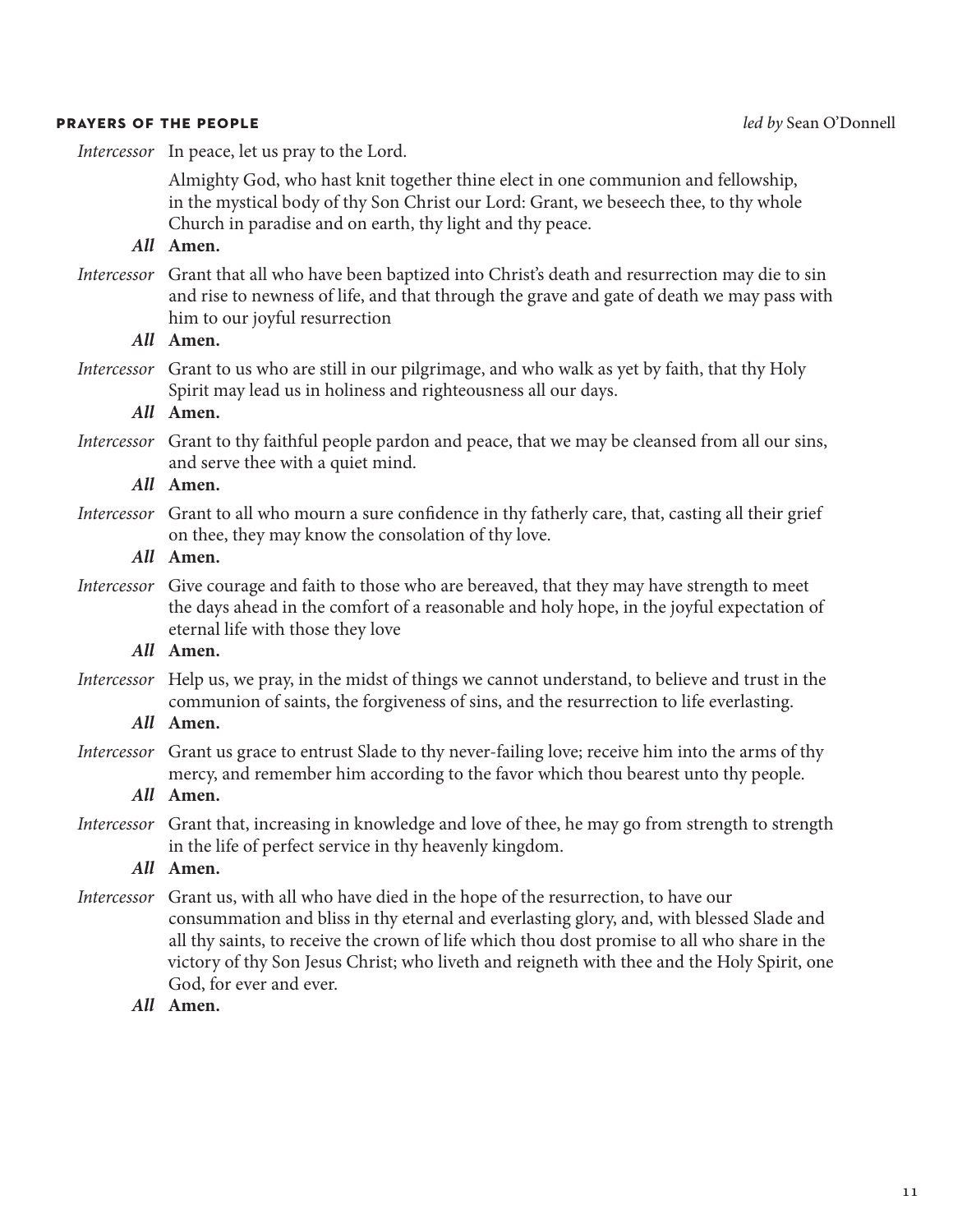*Please be seated for the anthem.*

**ANTHEM** *There is a land of pure delight There is a land of pure delight m There is a land of pure delight There is a land of pure delight There is a land of pure delight n**n**n**n**n**n**n**n*

music: Grayston Ives (b. 1948)

There is a land of pure delight where saints immortal reign; infinite day excludes the night and pleasures banish pain.

There everlasting spring abides and never withering flowers; Death like a narrow sea divides that heavenly land from ours. Sweet fields beyond the swelling flood stand dressed in living green; so to the Jews old Canaan stood while Jordan rolled between.

But timorous mortals start and shrink to cross the narrow sea, and linger shivering on the brink, and fear to launch away.

O could we make our doubts remove, those gloomy doubts that rise, and see the Canaan that we love with unbeclouded eyes.

## THE COMMENDATION

*All stand, as able. The Officiant stands at the Paschal Candle, the symbol of our risen life in Christ.* 

*Officiant* Give rest, O Christ, to thy servant with thy saints,

*People* **where sorrow and pain are no more, neither sighing, but life everlasting.**

- *Officiant* Thou only art immortal, the creator and maker of mankind; and we are mortal, formed of the earth, and unto earth shall we return. For so thou didst ordain when thou createdst me, saying, "Dust thou art, and unto dust shalt thou return." All we go down to the dust; yet even at the grave we make our song: Alleluia, alleluia, alleluia.
	- *People* **Give rest, O Christ, to thy servant with thy saints, where sorrow and pain are no more, neither sighing, but life everlasting.**
- *Officiant* Into thy hands, O merciful Savior, we commend thy servant Slade. Acknowledge, we humbly beseech thee, a sheep of thine own fold, a lamb of thine own flock, a sinner of thine own redeeming. Receive him into the arms of thy mercy, into the blessed rest of everlasting peace, and into the glorious company of the saints in light.
	- *All* **Amen.**

**blessing** *The Officiant asks God's blessing on the Assembly. All respond:* **Amen.**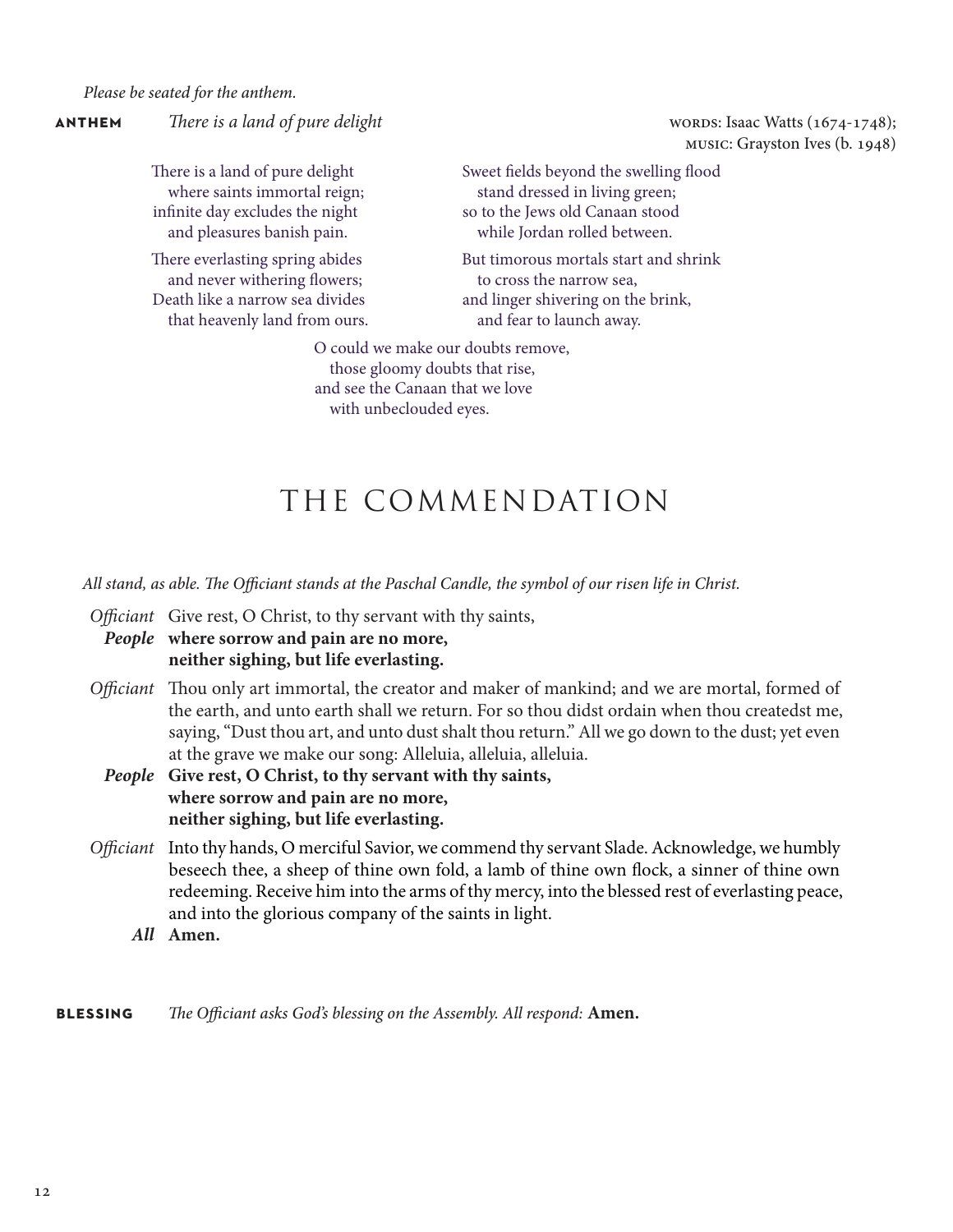

*The Hymnal 1982* #287 (stanzas 1-4), wort Ds: William Walsham How (1823-1897), public domain; music: Ralph Vaughan Williams (1872-1958); by permission of Oxford University Press.

#### **dismissal**

*Officiant* Let us go forth in the name of Christ. Alleluia, alleluia. *People* **Thanks be to God. Alleluia, alleluia.**

*Please remain standing for the concluding voluntary and closing procession.* **voluntary** *Sinfonia to Cantata 29, "We thank you, Lord, we thank you"* J. S. Bach (1685-1750)

*A reception follows the service in Bloedel Hall, accessible via the stairs and elevator at the west end of the Cathedral. All are invited.*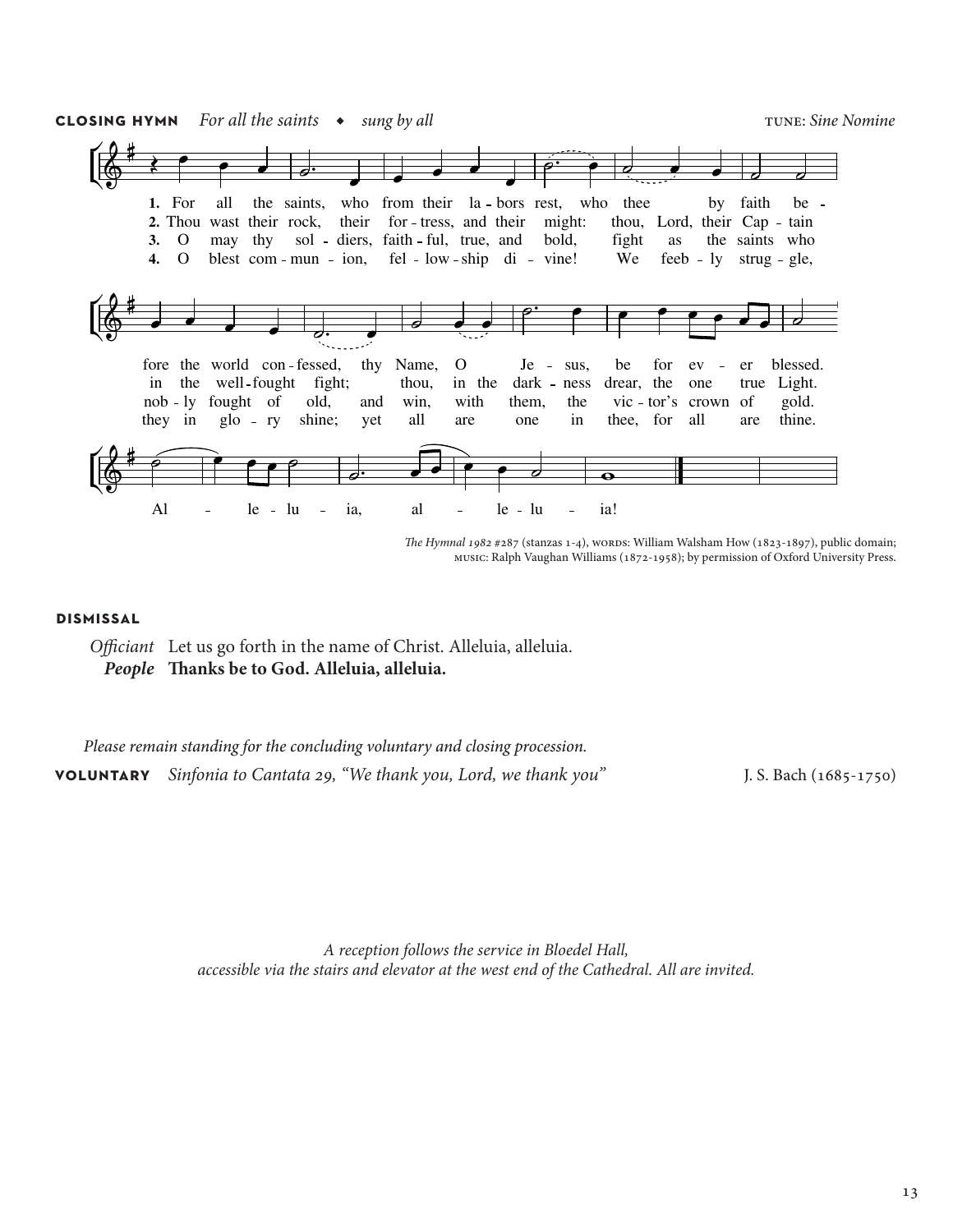## MINISTERS OF THE LITURGY

#### **officiant**

The Reverend Lex Breckinridge

**crucifer** Ray Miller

**verger** Nancy Cleminshaw

**sacristan** Michael Seewer

**lectors**

Kate Hallstrom Heidi Kelly Christa Severns

#### **intercessor**

The Honorable Sean O'Donnell

**remembrances**

Becky Gorton Dannaker The Honorable Daniel J. Evans Marianna Parks The Honorable Christine Gregoire Kellie Daniels Tony Williams

### **ushers**

Kathy Sodergren Chris Rigos Randy Urmston John Weintraub, Eliza Davidson

#### **musicians**

The Evensong Choir of Saint Mark's Cathedral, Canon Michael Kleinschmidt, *conductor* John Stuntebeck and Michael Kleinschmidt, *organists*

*Music and texts under copyright are reprinted by permission under OneLicense.net #a-706820*

**sound** Michael Perera **videography** Chris Brown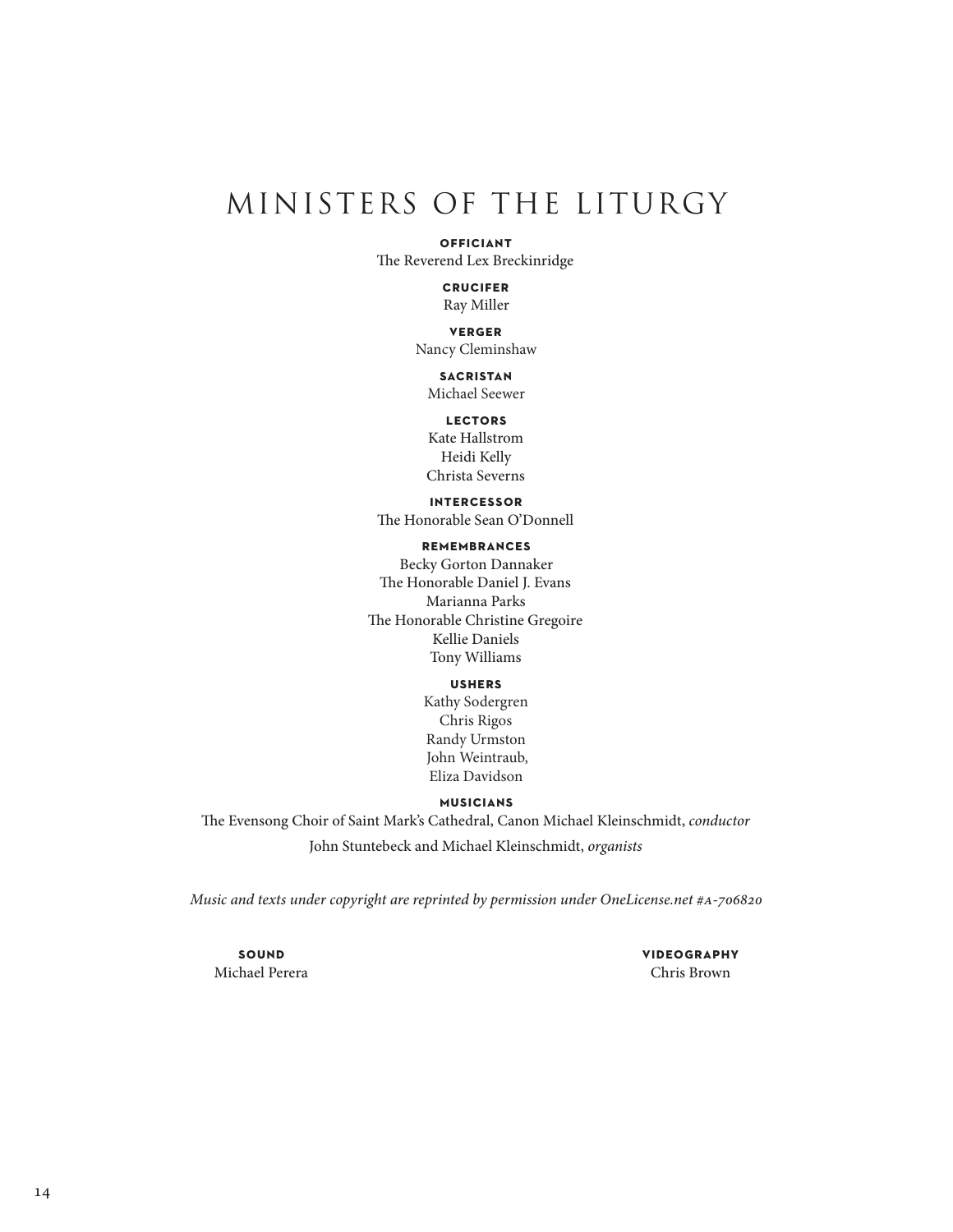

## Slade Gorton

### *January 8, 1928 – August 19, 2020*

CLADE GORTON's policy, political and elected official career spanned six decades where he served our state and nation as a state legislator, Attorney General, U.S. Senator and member of the 9/11 Commission. A graduate of Dartmouth College and Columbia Law School, and an Air Force veteran, he moved to Seattle in 1956 and started his professional career as an attorney. Throughout his career as an elected official and policymaker, he mentored hundreds of young people who also became community, business, and political leaders. He and his wife of 55 years, Sally, took great delight in staying engaged with his former staff members, and enjoyed following the trajectory of their careers and the positive impact they were making throughout the state, country and world.